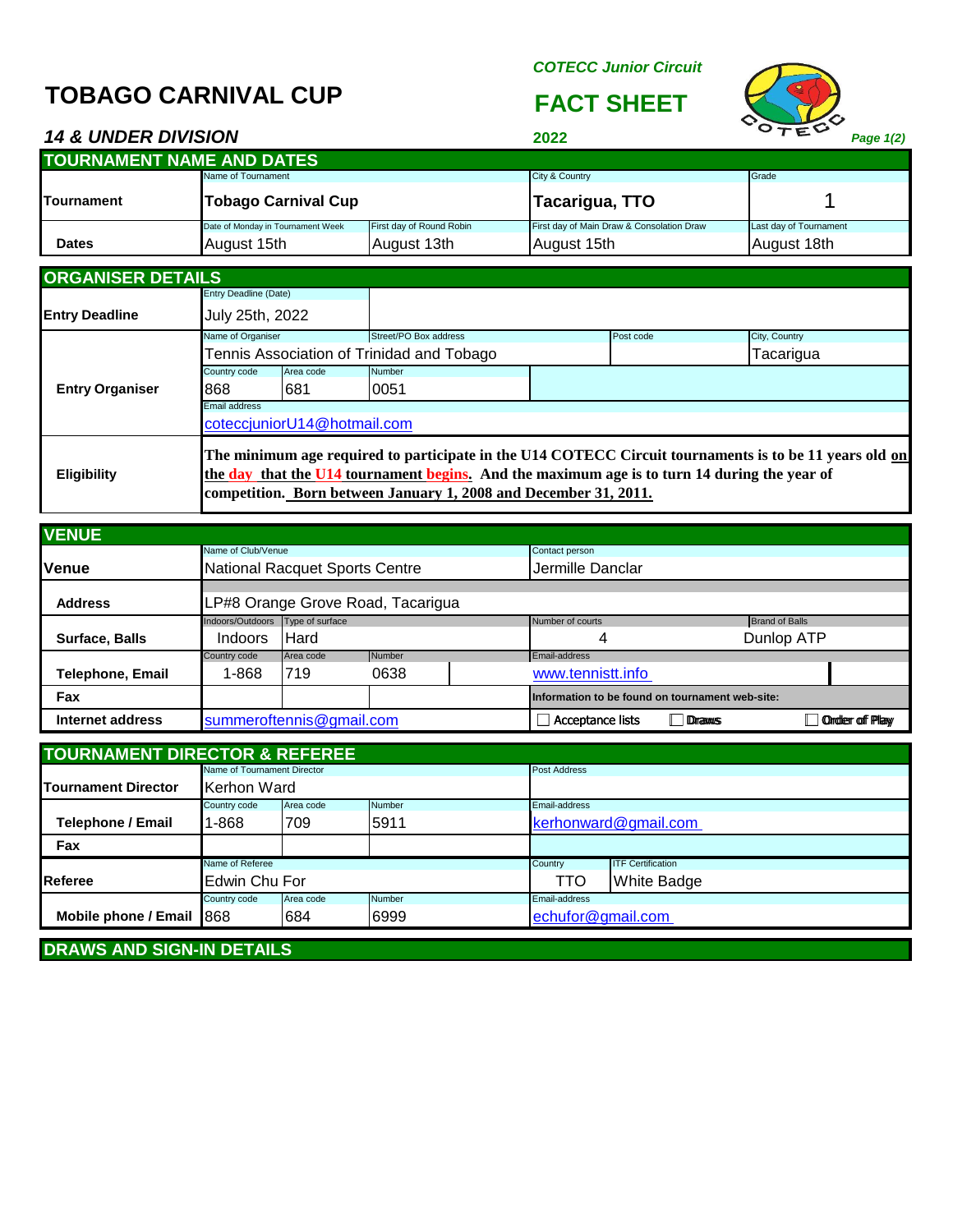| <b>Under 14</b>          |                   |                                 | Draw size | Sign-in deadline                                                                                       |                         | Start day                                                    | Prel. finish day     | <b>Entry Fee</b> |
|--------------------------|-------------------|---------------------------------|-----------|--------------------------------------------------------------------------------------------------------|-------------------------|--------------------------------------------------------------|----------------------|------------------|
| <b>Boys</b>              | Round Robin phase |                                 | 32        | Friday, August 12th at 6:00 p.m.                                                                       |                         | 13/8/2022                                                    | 14/8/2022            |                  |
| &                        |                   | Main & Consol draws             | 16        |                                                                                                        |                         | 15/8/2022                                                    | 18/8/2022            |                  |
| Girls                    | Dobles main Draw  |                                 | 16        | Sunday, August 14th at 12:00 p.m.                                                                      |                         | 15/8/2022                                                    | 18/8/2022            | <b>USD 50</b>    |
|                          |                   |                                 |           | To participate in this age division players must be born between January 1st 2008 and December 31 2011 |                         |                                                              |                      |                  |
| <b>HOTELS</b>            |                   |                                 |           |                                                                                                        |                         | Rates indicated are for persons not getting free hospitality |                      |                  |
|                          |                   | Name of Hotel                   |           |                                                                                                        | <b>Street Address</b>   |                                                              |                      |                  |
| <b>Official Hotel 1</b>  |                   | <b>Runway Hotel</b>             |           |                                                                                                        |                         | 170-172 Golden Grove Road, Piarco Trinidad                   |                      |                  |
| Fax                      |                   | Country code                    | Area code | Number                                                                                                 | Email-address           |                                                              |                      |                  |
| 868                      |                   | 237                             | 9239      | frontdeskrunwayhotel@gmail.com                                                                         |                         |                                                              |                      |                  |
| <b>Reserve through</b>   |                   | Country code                    | Area code | Number                                                                                                 |                         | Single Room                                                  | Double Room / pp     | Triple Room / pp |
|                          |                   |                                 |           |                                                                                                        | <b>Room Rates</b>       | 121.00                                                       | 121.00               |                  |
| <b>Official Hotel 2</b>  |                   | Contact person for reservations |           |                                                                                                        | Direct telephone number |                                                              |                      |                  |
|                          |                   |                                 |           |                                                                                                        |                         |                                                              |                      |                  |
| <b>Telephone / Email</b> |                   |                                 |           |                                                                                                        |                         | Discount code ITT                                            |                      |                  |
|                          |                   | Country code                    | Area code | Number                                                                                                 |                         | Single Room                                                  | Double Room / pp     | Triple Room / pp |
| Fax                      |                   | 868                             | 660       | 6209 ext 420                                                                                           | <b>Room Rates</b>       | 153.00<br>(Use code ITT)                                     | 163.00<br>(Code ITT) |                  |
|                          |                   | Contact person for reservations |           |                                                                                                        | Direct telephone number |                                                              |                      |                  |
| <b>Reserve through</b>   |                   |                                 |           | The Holiday Inn Express Hotel & Suites                                                                 | 868                     | 669                                                          | 6209 ext 420         |                  |

| <b>HOSPITALITY</b>         |                                                    |                                                                                |  |  |  |
|----------------------------|----------------------------------------------------|--------------------------------------------------------------------------------|--|--|--|
| <b>Players hospitality</b> | $\Box$ Full hospitality for Main Draw players only |                                                                                |  |  |  |
|                            |                                                    | Full hospitality for Main Draw players only until elimination                  |  |  |  |
|                            |                                                    | Full hospitality for Main Draw players until last member of team is eliminated |  |  |  |
|                            |                                                    | Other. Please detail below                                                     |  |  |  |
| <b>Coaches hospitality</b> | No. of coaches                                     | Level of hospitality<br><b>INONE</b>                                           |  |  |  |
| <b>Hospitality details</b> |                                                    | NO HOSPITALITY AVAILABLE FOR PLAYERS OR COACHES                                |  |  |  |

|                              | <b>TRAVEL AND VISA INFORMATION</b>                                                                                                                                     |                  |                                                                                                                                                                                                                                                                                     |  |  |  |  |
|------------------------------|------------------------------------------------------------------------------------------------------------------------------------------------------------------------|------------------|-------------------------------------------------------------------------------------------------------------------------------------------------------------------------------------------------------------------------------------------------------------------------------------|--|--|--|--|
|                              | Name of Airport                                                                                                                                                        | <b>Distance</b>  | Transportation from Airport/Station to Club/Hotel                                                                                                                                                                                                                                   |  |  |  |  |
| <b>International Airport</b> | Piarco International Airport                                                                                                                                           | $1.9 \text{ km}$ | US 10 (contact 1-868-719-0638)                                                                                                                                                                                                                                                      |  |  |  |  |
| <b>Domestic Airport</b>      |                                                                                                                                                                        |                  |                                                                                                                                                                                                                                                                                     |  |  |  |  |
| Rail                         |                                                                                                                                                                        |                  |                                                                                                                                                                                                                                                                                     |  |  |  |  |
| <b>Travel remarks</b>        |                                                                                                                                                                        |                  | * We recommend that you use official tournament transport. Contact 1-868-719-0638<br>All travellers must present proof of a Negative COVID-19 PCR or Lab Approved Antigen test result.<br>For more details visit: Trinidad & Tobago - Travel Authorisation (www.ttravelpass.gov.tt) |  |  |  |  |
| Visa requirements            | Each player travelling is responsible for obtaining all necessary travel documents,<br>including an required visas. Please contact your local Embassy or travel agent. |                  |                                                                                                                                                                                                                                                                                     |  |  |  |  |
|                              | If you require an invitation to obtain a visa, please contact                                                                                                          |                  |                                                                                                                                                                                                                                                                                     |  |  |  |  |
| <b>Visa Invitations</b>      | Jermille Danclar                                                                                                                                                       |                  | summeroftennis@gmail.com                                                                                                                                                                                                                                                            |  |  |  |  |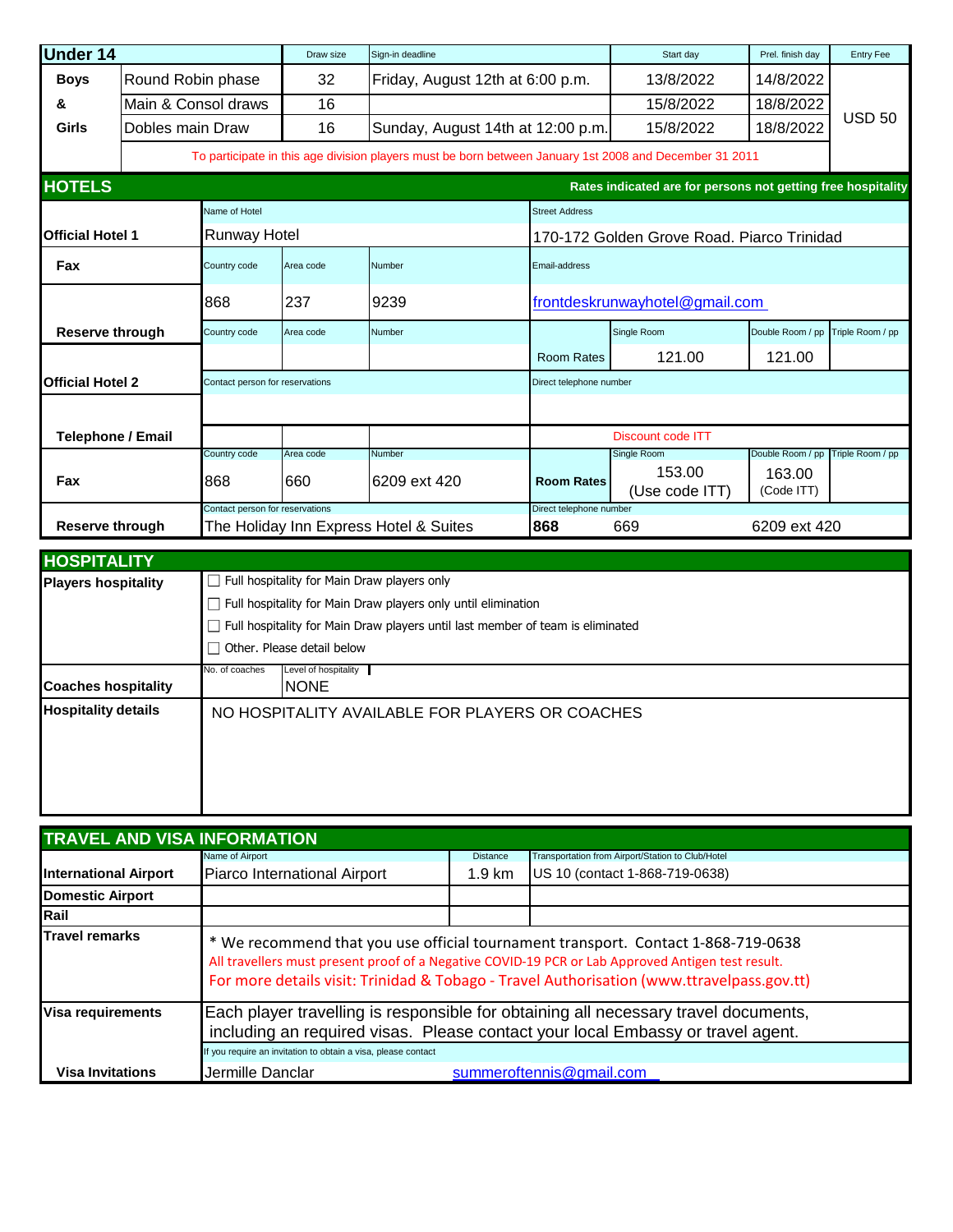### **OTHER INFORMATION**

Opening ceremony will take place on Sunday 14th August at The National Racquet Sports Centre, Tacarigua at 18:00 (6:00pm) (immediately after Sign In closes) all entrants are required to be present.

Shuttle services available from official hotels to match venue and back to the hotel starting from qualifying sign-in. Services (Call 1-868-719-0638):

- Laundry services available @ US 20 per load

-Taxi services: to and from airport, official hotels & venue @US10 (We recommend you only use official tournament taxis)

- Assistance with sourcing alternative accommodations e.g. for groups

- Asistance with sourcing a local Travel Coach or Chaperon

PLAYERS ARE RESPONSIBLE FOR MAKING THEIR OWN HOTEL RESERVATIONS. BOTH HOTEL AND FLIGHTS SHOULD BE MADE AS EARLY AS POSSIBLE

For more information visit www.tennistt.info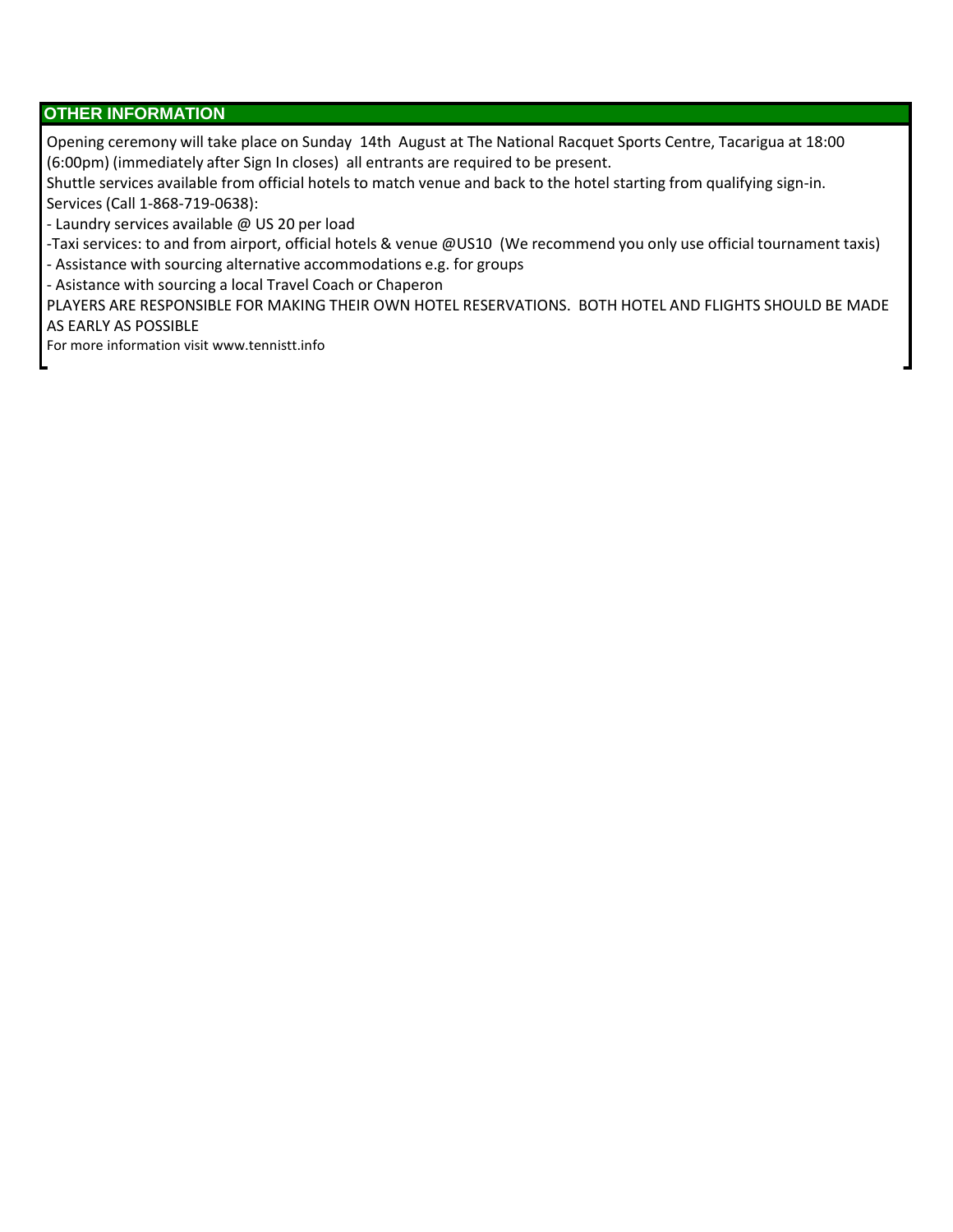### *COTECC U14 CIRCUIT* **ENTRY FORM**



|                                                                                                                                                             | <b>ENTRY INFORMATION</b>                                        |                                     |                                  |             |                 |
|-------------------------------------------------------------------------------------------------------------------------------------------------------------|-----------------------------------------------------------------|-------------------------------------|----------------------------------|-------------|-----------------|
| <b>TOURNAMENT TITLE</b>                                                                                                                                     | City                                                            |                                     | Country                          |             |                 |
| <b>Tobago Carnival Cup</b>                                                                                                                                  | <b>Tacarigua</b>                                                |                                     | <b>Trinidad &amp; Tobago</b>     |             |                 |
| <b>Tournament Dates</b>                                                                                                                                     | <b>Entry Deadline</b>                                           |                                     | <b>Withdrawal Deadline</b>       |             |                 |
| August 13th - 18th 2022<br><b>ELIGIBILIDAD / ELIGIBILITY</b>                                                                                                | <b>July 25th 2022</b>                                           |                                     | August 8th 2022                  |             |                 |
| To participate in this age division players must be born between January 1st 2008 and December 31 2011 and be 11 years old on the day the tournament begins |                                                                 |                                     |                                  |             |                 |
| <b>Entry Fax Number</b>                                                                                                                                     | <b>Email address</b><br>coteccjuniorU14@hotmail.com             |                                     |                                  |             |                 |
|                                                                                                                                                             | <b>ENTRIES SANCTIONED BY</b>                                    |                                     |                                  |             |                 |
| National Tennis Association                                                                                                                                 | Contact person (name)                                           |                                     | Position in National TA          |             |                 |
|                                                                                                                                                             |                                                                 |                                     |                                  |             |                 |
| Telephone                                                                                                                                                   | Fax                                                             |                                     | Email                            |             |                 |
|                                                                                                                                                             | OFFICIAL COACHES ASSIGNED BY NATIONAL ASSOCIATION               |                                     |                                  |             |                 |
| Name of Coach 1                                                                                                                                             |                                                                 | Name of Coach 2                     |                                  |             |                 |
|                                                                                                                                                             |                                                                 |                                     |                                  |             |                 |
|                                                                                                                                                             | BOYS 14 & UNDER - Entries in priority order -                   |                                     |                                  |             |                 |
|                                                                                                                                                             | <b>PLAYER</b>                                                   |                                     |                                  |             | <b>National</b> |
| <b>Family Name</b>                                                                                                                                          | <b>First Name</b>                                               | <b>Nationality</b><br>3-letter code | Date of Birth<br>Date/Month/Year |             | ranking         |
| #<br>1                                                                                                                                                      |                                                                 |                                     |                                  |             | 14 & Under      |
| $\mathbf{2}$                                                                                                                                                |                                                                 |                                     |                                  |             |                 |
| 3                                                                                                                                                           |                                                                 |                                     |                                  |             |                 |
| 4                                                                                                                                                           |                                                                 |                                     |                                  |             |                 |
| 5                                                                                                                                                           |                                                                 |                                     |                                  |             |                 |
| 6                                                                                                                                                           |                                                                 |                                     |                                  |             |                 |
| $\overline{7}$                                                                                                                                              |                                                                 |                                     |                                  |             |                 |
| 8<br>9                                                                                                                                                      |                                                                 |                                     |                                  |             |                 |
| 10                                                                                                                                                          |                                                                 |                                     |                                  |             |                 |
|                                                                                                                                                             |                                                                 |                                     |                                  |             |                 |
|                                                                                                                                                             | GIRLS 14 & UNDER - Entries in priority order -<br><b>PLAYER</b> |                                     |                                  |             | <b>National</b> |
| <b>Family Name</b>                                                                                                                                          | <b>First Name</b>                                               | <b>Nationality</b>                  | Date of Birth                    | <b>IPIN</b> | ranking         |
| $\mathbf{1}$                                                                                                                                                |                                                                 | 3-letter code                       | Date/Month/Yea                   |             | 14 & Under      |
| $\mathbf{2}$                                                                                                                                                |                                                                 |                                     |                                  |             |                 |
| 3                                                                                                                                                           |                                                                 |                                     |                                  |             |                 |
| 4                                                                                                                                                           |                                                                 |                                     |                                  |             |                 |
| 5                                                                                                                                                           |                                                                 |                                     |                                  |             |                 |
| 6                                                                                                                                                           |                                                                 |                                     |                                  |             |                 |
| 7                                                                                                                                                           |                                                                 |                                     |                                  |             |                 |
| 8                                                                                                                                                           |                                                                 |                                     |                                  |             |                 |
| 9                                                                                                                                                           |                                                                 |                                     |                                  |             |                 |
| 10                                                                                                                                                          |                                                                 |                                     |                                  |             |                 |

| <b>DATE AND SIGNATURE</b> |           |  |  |  |
|---------------------------|-----------|--|--|--|
| Sanction date             | Signature |  |  |  |
|                           |           |  |  |  |
|                           |           |  |  |  |